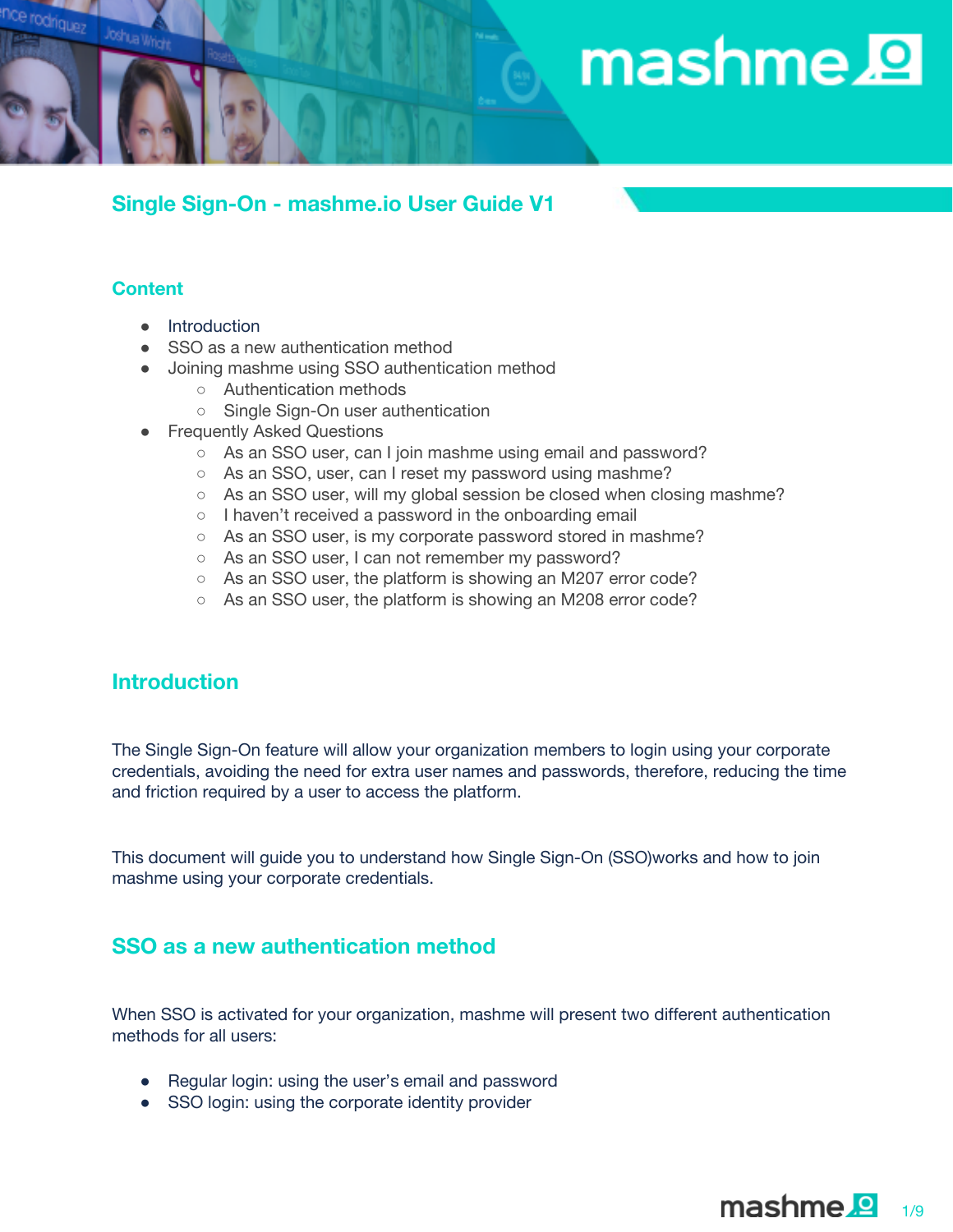Each user will have a unique authentication method thus only one option will allow the user to access the platform. Please, contact your organization's support team if you have any questions regarding what authentication method has been assigned to you.

The organizations will have both authentication methods available in order to onboard users that do not belong to the organization and SSO corporate authentication.

Depending on the authentication method, the platform will generate a different output related to:

- Email notification templates
	- The user onboarding email template will not have a password with SSO authentication
- Login
	- $\circ$  A user with SSO authentication will be warned when attempting to use the regular login
- Forgot password
	- A user with SSO authentication will be warned when using the 'forgot password' action
- Reset password
	- $\circ$  A user with SSO authentication will not have the 'reset password' link in the user profile

## **Joining mashme using SSO authentication method**

#### **Authentication methods**

If your organization has enabled the SSO authentication, the mashme login page will offer two different methods to join the platform:

- The regular login method (email and password)
- The Single Sign-On method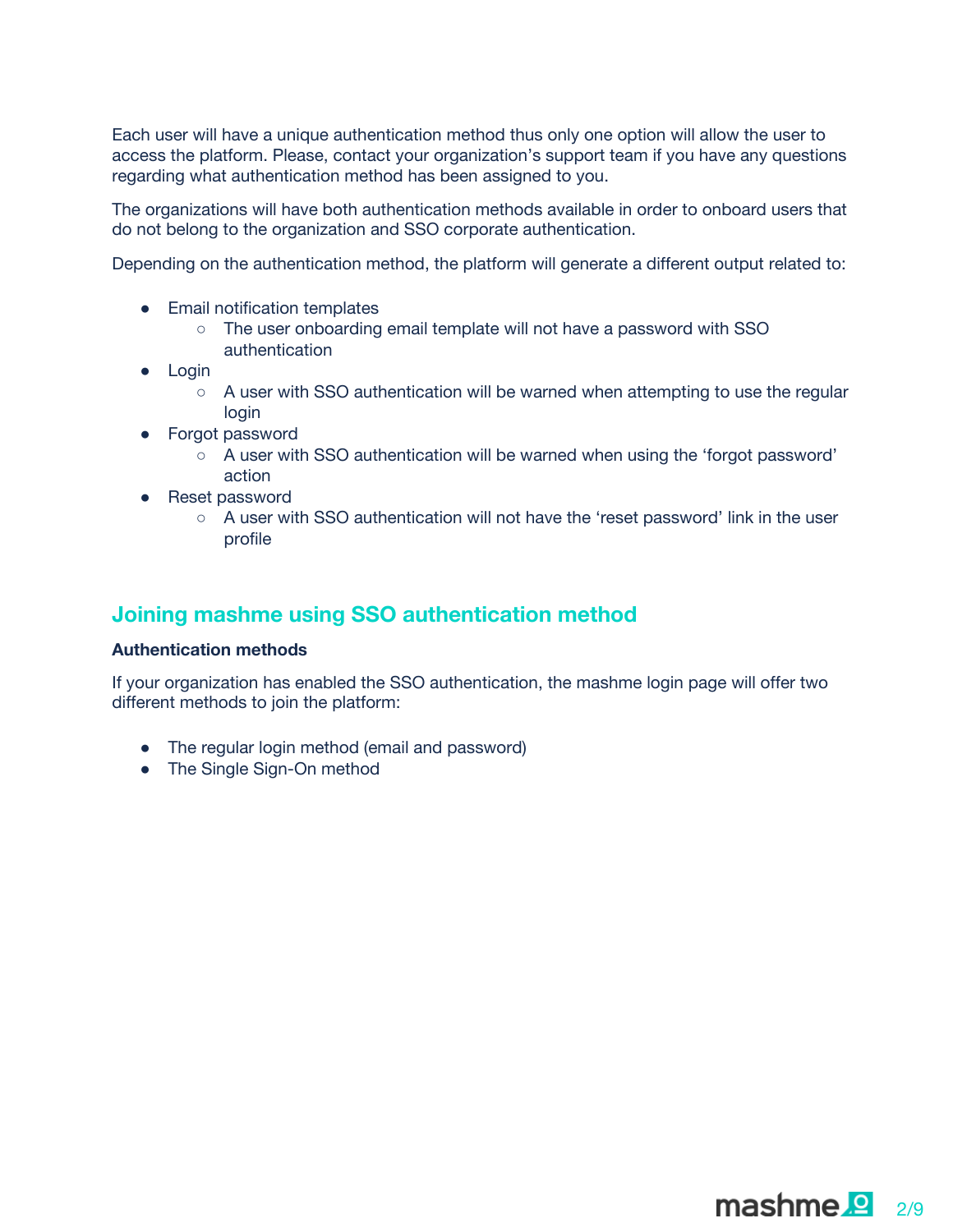| mashme <sup>2</sup>   |                                                                                                                       |
|-----------------------|-----------------------------------------------------------------------------------------------------------------------|
| Login to<br>mashme.io | Enter your details below<br>Enter your name<br>Enter your password<br>Remember me<br>Forgot password?<br><b>LOGIN</b> |
|                       | Your organization uses Single Sign On (SSO)<br><u>lo</u><br>Single Sign On >                                          |

#### **Single Sign-On user authentication**

- 1. The Single Sign-On authentication method will automatically redirect you to the corporate Identity Provider in your organization.
- 2. You need to authenticate against your corporate identity provider by using the required method in your organization.
- 3. Once the corporate identity provider checks your credentials you will be automatically redirected to the mashme platform.

## **Frequently Asked Questions**

#### **As an SSO user, can I join mashme using email and password?**

The only way to join mashme is by using the "Single Sign-On" button on the login page.

If you try to join mashme providing an email and password, the platform will show a warning message to remind you that your organization requires you to access mashme using the corporate Identity Provider.

 $$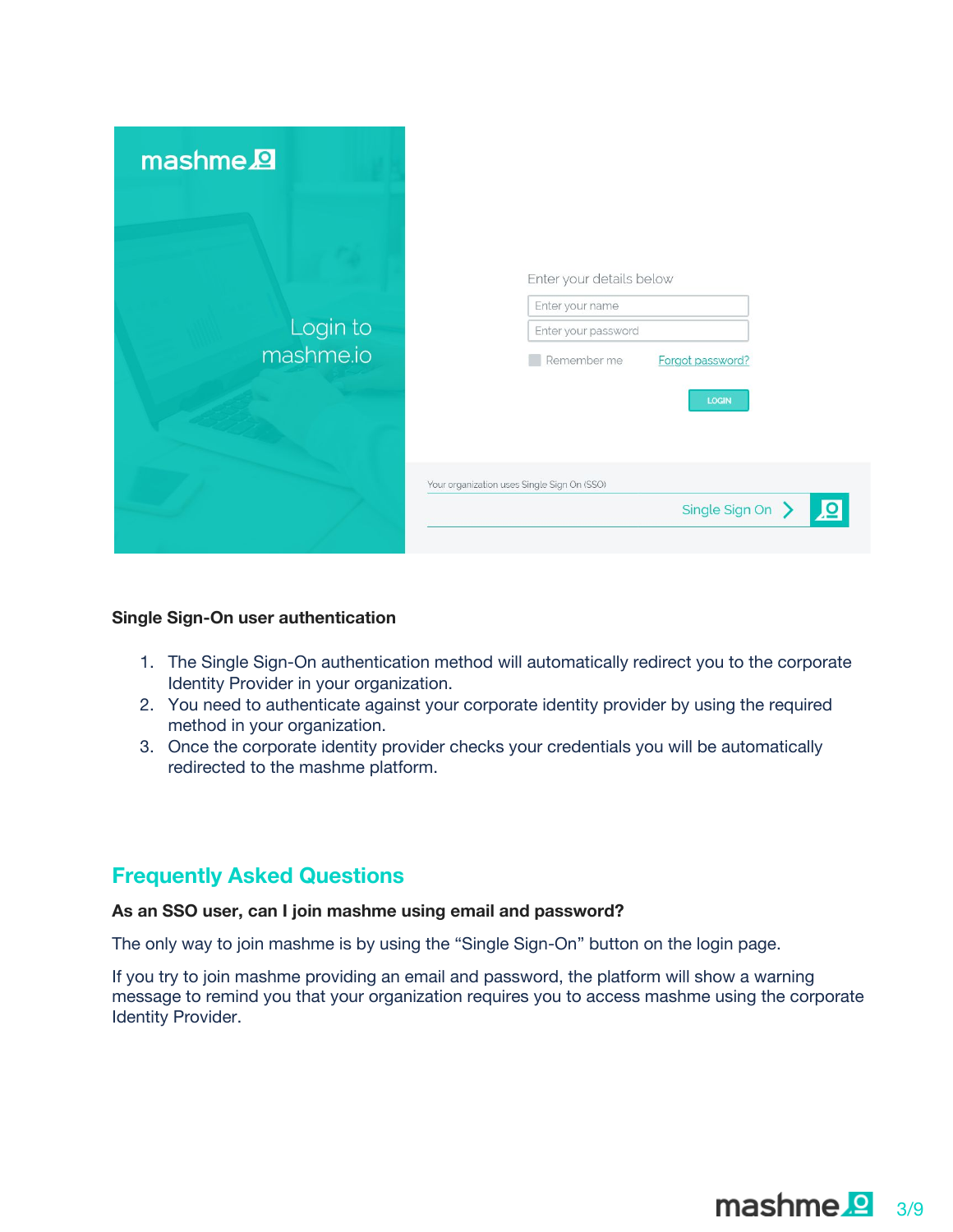#### **As an SSO, user, can I reset my password using mashme?**

No, mashme does not have any password related to your user since the authentication is managed by your corporate Identity Provider.

As an SSO user trying to reset the password, the platform will show a warning message to remind you that your organization requires you to access mashme using the corporate Identity Provider.

#### **As an SSO user, will my global session be closed when closing mashme?**

No, Single Log Out is not implemented yet as part of this feature.

Given that, when closing mashme or performing a log-out action, only the mashme application session will be closed.

#### **I haven't received a password in the onboarding email?**

If the onboarding email does not contain a password and contains a message related to "Single Sign-On", you will need to access mashme.io using the Single Sign-On button and then pass authentication via your corporate Identity Provider.

mashme does not have any access to passwords related to your user ID.

#### **As an SSO user, is my corporate password stored in mashme?**

No, when your user has been assigned to the SSO authentication method, mashme cannot access or store your corporate password.

All the authentication information will always be processed by your corporate Identity Provider.

#### **As an SSO user, I cannot remember my password?**

mashme cannot help 'remind' or 'reset' your password. Please contact your organization's IT or support team.

#### **As an SSO user, the platform is showing an M207 error code?**

It is mandatory that your organization registers your user before joining mashme.

This error means that you have been authenticated by your corporate Identity Provider but not authorized to access mashme because you are not a registered user.

#### **As an SSO user, the platform is showing an M208 error code?**